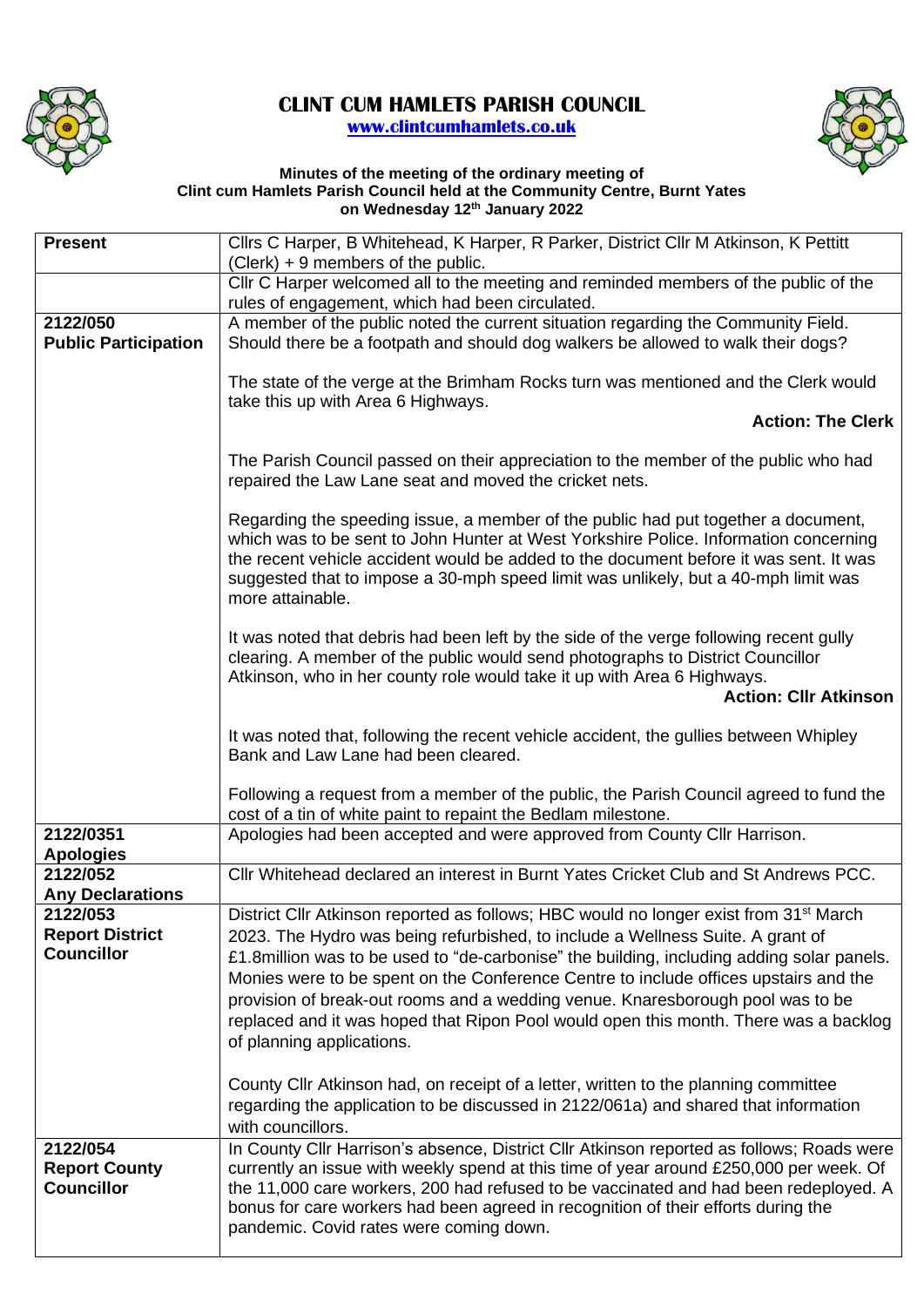| 2122/055          |                              | Resolved. The minutes of the meeting held on Wednesday 17 <sup>th</sup> November were                                                        |                                 |  |
|-------------------|------------------------------|----------------------------------------------------------------------------------------------------------------------------------------------|---------------------------------|--|
| <b>Minutes</b>    |                              | approved as a true and correct record.                                                                                                       |                                 |  |
| 2122/056          |                              | After advertising the position one application had been received.                                                                            |                                 |  |
|                   | <b>Co-Option of</b>          |                                                                                                                                              |                                 |  |
| <b>Councillor</b> |                              | Resolved; It was unanimously agreed that Geoff Walker be co-opted on to the Parish                                                           |                                 |  |
|                   | 2122/057 Clerk's             | Council.<br>Resolved. The Clerk's Report had been circulated prior to the meeting as was                                                     |                                 |  |
| <b>Report</b>     |                              | approved unanimously.                                                                                                                        |                                 |  |
|                   |                              |                                                                                                                                              |                                 |  |
|                   |                              | The Clerk was asked to arrange for a visit to the Play Area to get a quote, following the                                                    |                                 |  |
|                   |                              | annual report.                                                                                                                               |                                 |  |
|                   |                              |                                                                                                                                              | <b>Action: The Clerk</b>        |  |
| 2122/058          |                              |                                                                                                                                              |                                 |  |
|                   | <b>Ongoing Issues</b>        |                                                                                                                                              |                                 |  |
|                   | a) Tree Trimming             | A member of the public informed the meeting that there were no TPO's or                                                                      | <b>Action: Cllr</b>             |  |
|                   |                              | conservation orders on the trees concerned. A quote to trim them would                                                                       | <b>Harper</b>                   |  |
|                   |                              | be obtained and Cllr Harper would then discuss with the Church.                                                                              |                                 |  |
|                   | b) Grass                     | The nets had been removed. Cllr Walker offered to take off the gates and<br>rub them down and repaint once the weather improved. A temporary | <b>Action: Cllr</b><br>Walker / |  |
|                   | Cuttings,<br>Cricket Nets,   | barrier would need to be put in place. Cllrs Walker and Whitehead would                                                                      | <b>Cllr</b>                     |  |
|                   | Gates and                    | arrange.                                                                                                                                     | Whitehead                       |  |
|                   | Subletting of                |                                                                                                                                              |                                 |  |
|                   | the Cricket                  | A member of the public would arrange for a quotation to remove the                                                                           |                                 |  |
|                   | Club                         | grass cuttings.                                                                                                                              |                                 |  |
| C)                | Notice Board                 | There had been no response from a second supplier who had been                                                                               | <b>Action:</b>                  |  |
|                   |                              | contacted by Cllr C Harper. 2 further quotes were needed to satisfy                                                                          | <b>The Clerk</b>                |  |
|                   |                              | financial regulations, before a decision could be taken. The Clerk would                                                                     |                                 |  |
|                   |                              | now pursue.                                                                                                                                  |                                 |  |
| d)                | Tarmac on                    | The raised manhole had been repaired by Yorkshire Water, but in doing                                                                        | <b>Action:</b>                  |  |
|                   | Springfield                  | so they had left a trip hazard. The Clerk would contact them.                                                                                | <b>The Clerk</b>                |  |
| e)                | Footpath<br>Update on        | This item was to be carried forward.                                                                                                         | C/F                             |  |
|                   | Phone Box                    |                                                                                                                                              |                                 |  |
| $f$ )             | 2 <sub>nd</sub>              | Forms had been received by the Clerk to enable the council to get a £500                                                                     | <b>Action:</b>                  |  |
|                   | Defibrillator                | grant from NYCC. These were completed.                                                                                                       | <b>The Clerk</b>                |  |
|                   |                              |                                                                                                                                              |                                 |  |
|                   |                              | Resolved: The Clerk would order equipment as recommended by                                                                                  |                                 |  |
|                   |                              | Yorkshire Ambulance Service at a cost of £1,149 + VAT. He would also                                                                         |                                 |  |
|                   |                              | investigate installation costs.<br>This had been covered in 2122/050                                                                         | C/F                             |  |
|                   | g) Speeding<br>Protocol      |                                                                                                                                              |                                 |  |
|                   | h) Clearing of               | This had been raised with Area 6, but there had been no response.                                                                            | C/F                             |  |
|                   | dangerous                    |                                                                                                                                              |                                 |  |
|                   | footpaths                    |                                                                                                                                              |                                 |  |
| $\mathsf{i}$      | <b>Potential PC</b>          | Cllr Harper would discuss with the committee.                                                                                                | <b>Action: Cllr</b>             |  |
|                   | responsibility               |                                                                                                                                              | <b>C</b> Harper                 |  |
|                   | for Poor Land                |                                                                                                                                              |                                 |  |
|                   | Committee                    |                                                                                                                                              |                                 |  |
| i)                | Potential fee                | Cllr Harper would contact the Admiral Long Foundation to discuss.                                                                            | <b>Action Cllr</b>              |  |
|                   | payable to<br>school for bus |                                                                                                                                              | <b>C</b> Harper                 |  |
|                   | shelter                      |                                                                                                                                              |                                 |  |
| k)                | <b>Blocked drain</b>         | The Clerk had reported this to Area 6 several times. He would continue to                                                                    | <b>Action:</b>                  |  |
|                   | outside                      | chase.                                                                                                                                       | <b>The Clerk</b>                |  |
|                   | <b>Station House</b>         |                                                                                                                                              |                                 |  |
| 2122/059          |                              |                                                                                                                                              |                                 |  |
|                   | <b>Financial Matters</b>     |                                                                                                                                              |                                 |  |
|                   | a) Bank                      | The Clerk had circulated a report previously. The balance in hand at the                                                                     | <b>Resolved</b>                 |  |
|                   | Reconciliation               | bank after considering cheques to be signed was £10,513.64.                                                                                  |                                 |  |
|                   | and budget                   | Resolved: The RFO's report was accepted.                                                                                                     |                                 |  |
|                   | comparison                   |                                                                                                                                              |                                 |  |